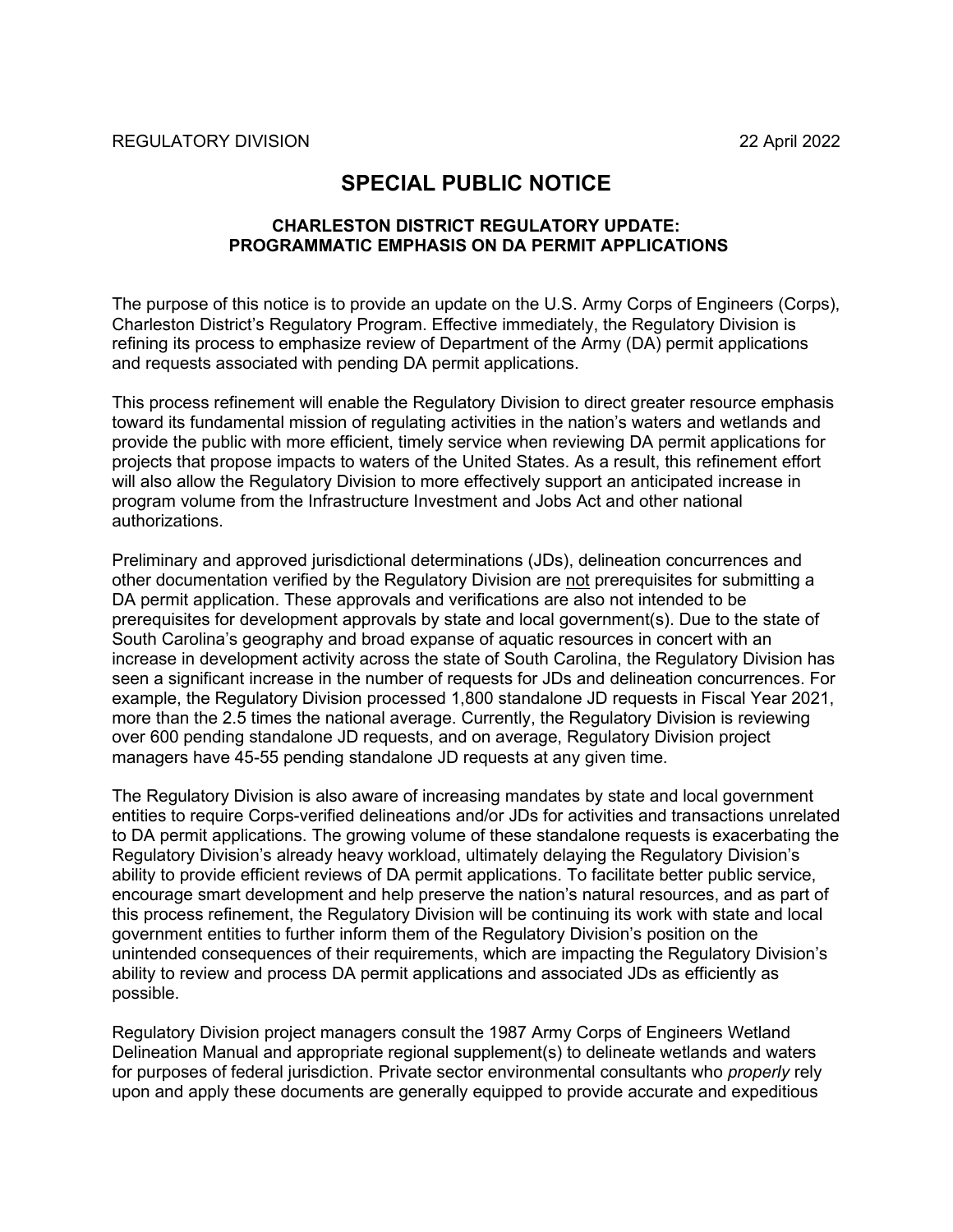delineations to their clients when the Regulatory Division's review of a DA permit application is not immediately required. Over the past five years, and in accordance with Regulatory Guidance Letter No. 16-01 (link below), the Regulatory Division has routinely engaged the regulated community in response to standalone requests to discuss what level of verification, if any, is appropriate for the circumstances of a given standalone request. In many cases, the services of private sector environmental consultants may be sufficient to respond to state or local requirements in the absence of the Regulatory Division's review of a DA permit application. In furtherance of these efforts, the Regulatory Division strongly encourages members of the public seeking support not associated with a project requiring a DA permit application to leverage the robust community of environmental consultants in South Carolina in response to independent requirements of state and local government(s).

**I. Charleston District Prioritization of Work:** To serve the regulated community in the most effective and efficient manner possible, this process refinement will allow the Regulatory Division to direct greater resource emphasis toward its fundamental mission of regulating activities in the nation's waters and wetlands and provide the public with more efficient, timely service when reviewing DA permit applications for projects that propose impacts to waters of the United States. Effective immediately, the Charleston District Regulatory Division will prioritize incoming requests in the following order:

- **1. Review and processing of new DA permit applications (Standard Permits/Nationwide Permits/Regional General Permits).**
- **2. Modifications of existing DA Permits / DA Permit Transfers.**
- **3. JD Requests and/or Delineation Concurrences (DCs) Not Associated with a DA permit application (Standalone JDs/DCs) submitted with sufficient supporting information. (NOTE: Supporting information is identified within the ["Jurisdictional Determination \(JD\)/Delineation](https://www.sac.usace.army.mil/Portals/43/docs/regulatory/JD%20Request%20Form%20Checklist%20FINAL%204-21-22.pdf?ver=t-fE0bxaiNiRIJiucN2KrQ%3d%3d) Request and Checklist".** *See Section III for information and prioritization of Standalone JDs/DCs*

**II. Timeframes Associated with DA Permit Actions:** Timeframes for processing DA permit applications are contingent upon the receipt of a complete application, as well as any supporting information that may be required to make a final decision on the DA permit application. In general, the Regulatory Division strives to review and process DA permit applications according to the following timelines:

- Standard Permits (120-365 days);
- Nationwide Permits (45-60 days); and
- Regional General Permits (60-90 days).

Deficiencies or delays by an applicant in providing sufficient supporting information will impact the Regulatory Division's ability to process DA permit applications as efficiently as possible. Project complexity, coordination/consultation requirements, and the applicant's ability to obtain requisite state authorizations also directly affect the Regulatory Division's timeframes for processing DA permit applications.

Over the next several months, Regulatory Division staff will make a concerted effort to review and complete all standalone JD and DC requests submitted prior to April 22, 2022, provided that the requests have sufficient documentation. Going forward, in-house wetland delineations conducted by the Regulatory Division (rather than the Regulatory Division's review of a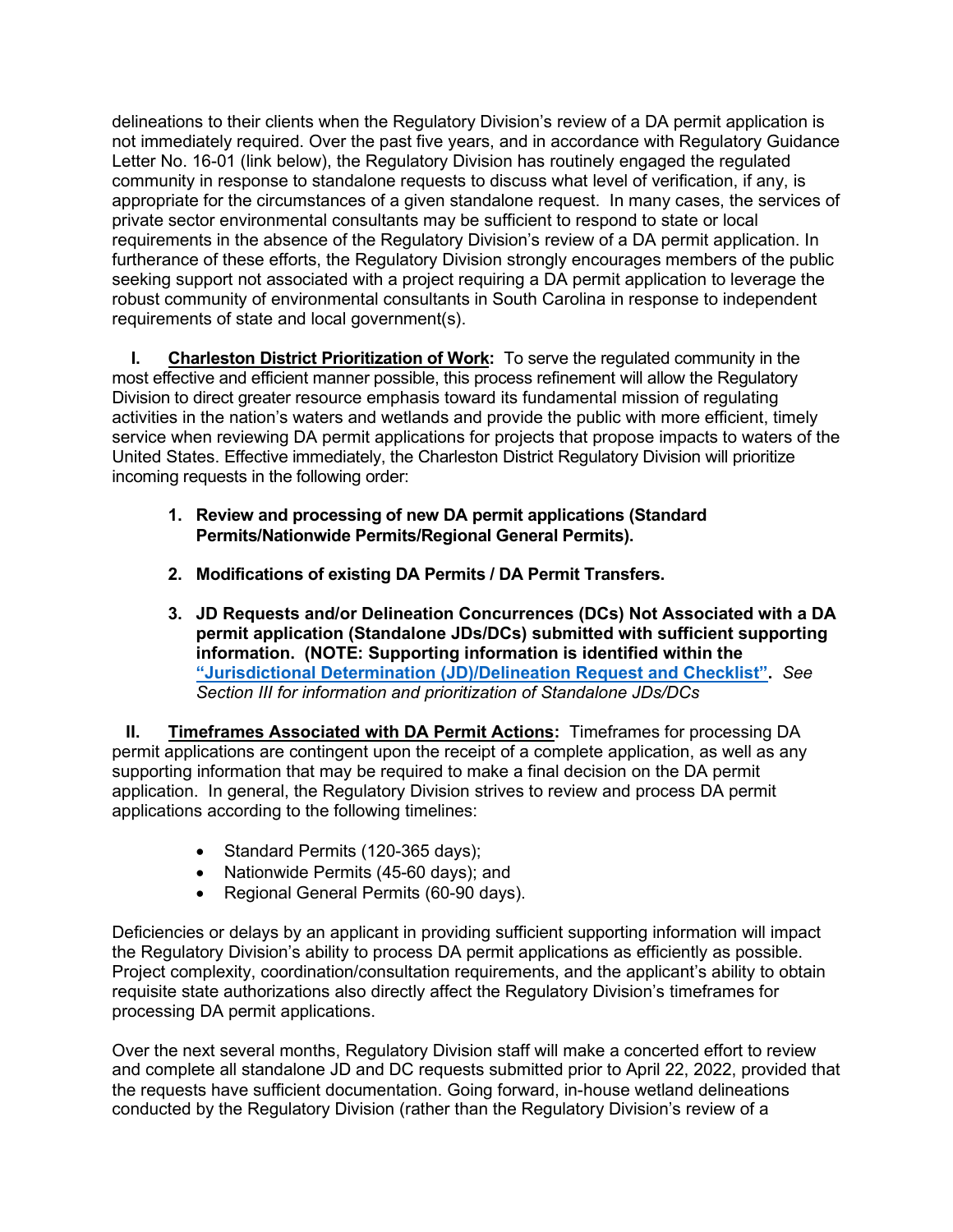submittal based on a consultant's prior delineation) will generally only be performed for small tracts (i.e., one acre or less) on a case-by-case basis.

**NOTE: Pre-approved Wetland Delineations and/or JDs are NOT a pre-requisite for submitting a DA permit application. When submitting a DA permit application, a depiction that accurately reflects the geographic limits of aquatic resources should be included. A Depiction of Aquatic Resources should consist of a drawing or map depicting the location and configuration of aquatic resources located on the site. Each aquatic resource must be identified and quantified (i.e., acreage and/or linear feet). A depiction of aquatic resources is required for all DA permit applications as well as for "no permit required" requests. Depictions of aquatic resources should include supporting information/documentation but do NOT have to be pre-approved by the Corps. Submitting a depiction of aquatic resources with a permit application is the most effective manner to expedite permit review.** 

**Updated Information and Guidance for preparing delineations and submittals with sufficient supporting information can be found by clicking on the NEW ["Jurisdictional](https://www.sac.usace.army.mil/Portals/43/docs/regulatory/JD%20Request%20Form%20Checklist%20FINAL%204-21-22.pdf?ver=t-fE0bxaiNiRIJiucN2KrQ%3d%3d)  [Determination \(JD\)/Delineation](https://www.sac.usace.army.mil/Portals/43/docs/regulatory/JD%20Request%20Form%20Checklist%20FINAL%204-21-22.pdf?ver=t-fE0bxaiNiRIJiucN2KrQ%3d%3d) Request and Checklist".**

**III. Delineations/ JDs:** As noted above, standalone JDs and/or Delineations are not prerequisites for submitting DA permit applications. As such, these standalone requests are not subject to mandatory processing timeframe. Requests not associated with a DA permit application, including standalone JDs and DCs, will still be accepted by the Regulatory Division, but the review and processing of such standalone requests will be based on available resources, resulting in extended timelines for these requests to be fully processed.

## **a. Types of Wetland Delineations / JDs:**

- **DC:** A DC provides concurrence that the delineated boundaries of wetlands on a property are a reasonable representation of the aquatic resources on-site. A DC does not address the jurisdictional status of the aquatic resources. (NOTE: A DC is generally the quickest type of standalone request for the Corps to review and process.)
- **Preliminary Jurisdictional Determination (PJD)**: A PJD is defined in Corps regulations at 33 CFR 331.2. As explained in further detail in RGL No. 16-01, a PJD is used to indicate that this office has identified the approximate location(s) and boundaries of wetlands and/or other aquatic resources on a site that are presumed to be subject to regulatory jurisdiction of the Corps of Engineers. Unlike an AJD, a PJD does not represent a definitive, official determination that there are, or that there are not, jurisdictional aquatic resources on a site, and does not have an expiration date.
- **Approved Jurisdictional Determination (AJD)**: An AJD is defined in Corps regulations at 33 CFR 331.2. As explained in further detail in RGL No. 16-01, an AJD is used to indicate that this office has identified the presence or absence of wetlands and/or other aquatic resources on a site, including their accurate location(s) and boundaries, as well as their jurisdictional status. AJDs are valid for 5 years.